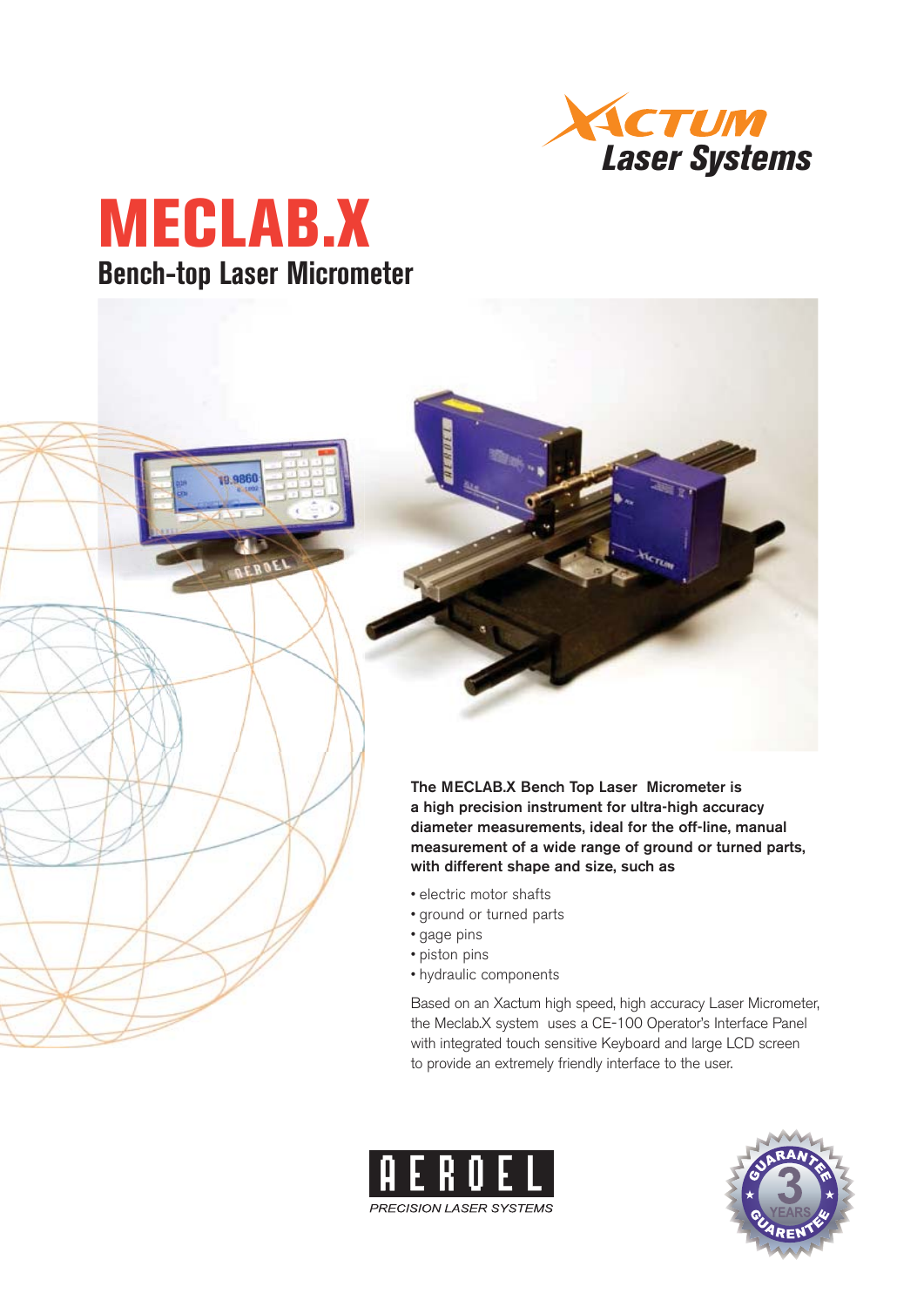# **Available systems**

### **Meclab.X basic**

The basic system consists of:

- XLS40 or XLS80 Xactum Intelligent Laser Sensor
- Base for the system
- CE-100 Operator's Interface Panel, Bench-Top version
- Meclab.X software pre-installed in the sensor
- Power supplies and connecting cables



**MECLAB.X80**





**MECLAB.X40-S MECLAB.X80-S**



**MECLAB.X40**

#### **Meclab.X-S**

The S version includes a flat granite basement with a precision linear stage to mount the holding accessories and to move the part. The slide can be 400, 640 or 820 mm long with useful range 160, 400 or 580 mm.

### **Meclab.X-SQ/SR**

In some version an equipped base is mounted under the granite base, containing the electric and pneumatic supply/control circuits for the optional devices.

The **SQ version** includes the **Quick-Fix** electro-pneumatic pre-setting device,



that allows quick slide positioning at the measuring positions.

The **SR version**  includes a motor driven device to rotate the part, with friction driving wheel and stepper motor.





#### **Optional fixtures and accessories**



Universal V block in hardened steel or insulated material (basic version)



Pair of centers to be mounted on the slide, at adjustable positions (S version)



Pair of free rolls (various heights) to be mounted along the slide (S version)



Magnetic scale to read the slide position, resolution 0.005 mm (S version)



Pair of fixed V blocks (various heights) to be mounted along the slide (S version)







Set of two pairs of hollow cones, to be used with dead centers (S version)

Device for the fine tuning of the slide position, with micrometric head,  $0.5$  mm/rev pitch,  $\pm$  6.5 mm range (S version)

Set of 4 calibration pins for XLS40 micrometer, with supporting V block.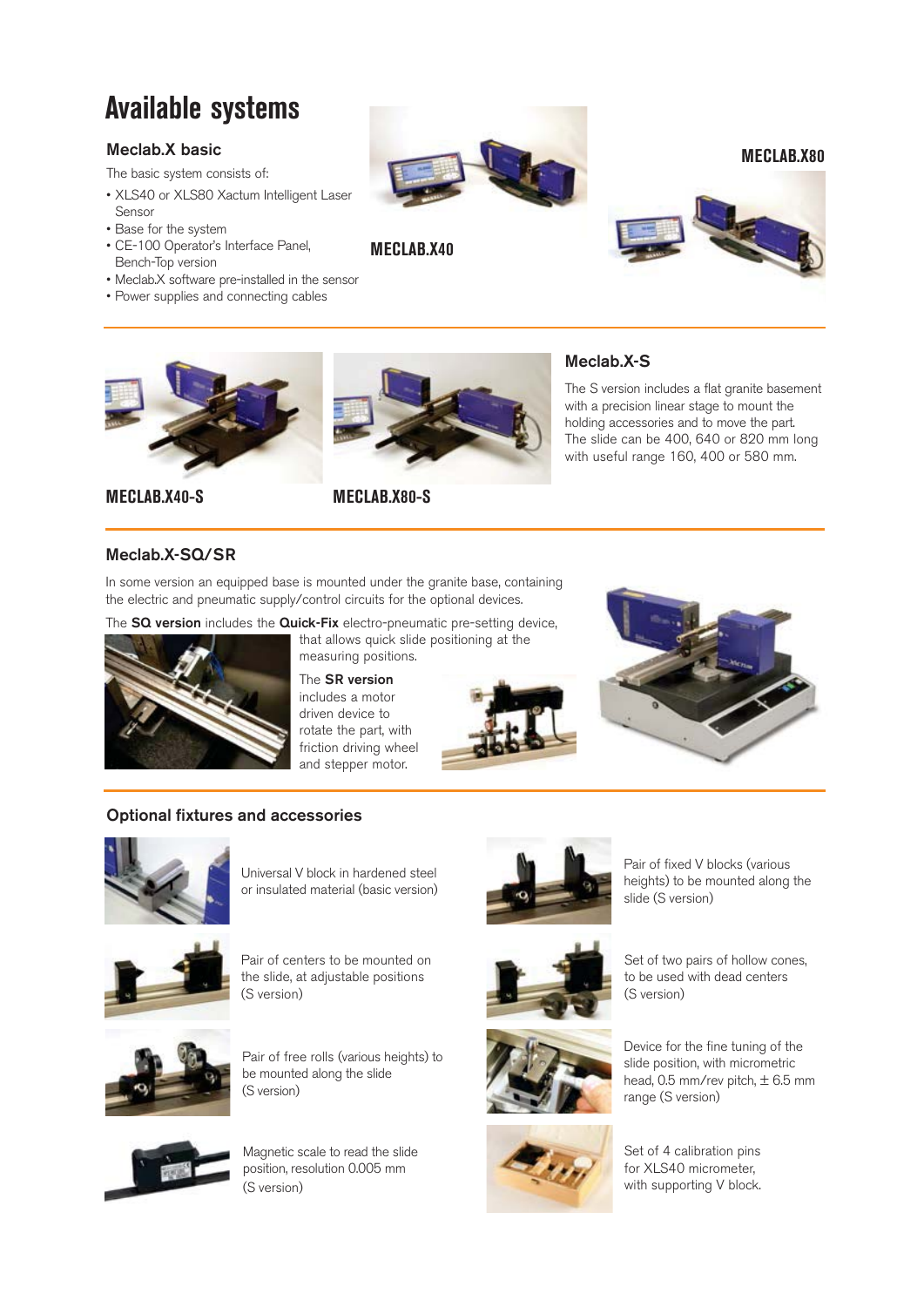## **Very flexible in use**



The **Meclab.X** System measures the part diameter D and the position of the part axis C or the positions of the edges of the part, Tot (upper) and Bot (lower), all referred to the center of the measuring field. 3 measuring modes are available: **Free running**, **On-Command Single** 

**Shot** and **On-Command Continuous**. An additional **Auto-start** mode is included to trigger automatically a Single Shot measurement when a part is detected by the laser. During the **On-Command Continuous** mode, for every measured variable the maximum, minimum and average values are retained, as well as the Range value  $=$ Max – Min, but the user can enable and display only the desired values. In this way, by selecting the appropriate type and mode of measurement and moving the part into

the laser beam, it is also possible to check the ovality and the straightness of hard metal blanks, as run-out of the center position (Range of C) during a complete rotation.



The **Meclab.T** system

is available, with special fixtures and software for the measurement of full carbide cutting tools, odd or even edges.

## **The Xactum Tecnology**

**The Xactum XLS40 and XLS80 Laser Micrometers are extremely accurate and repeatable measuring instruments.**

- Wide measuring field: 40 or 80 mm
- Measurable diameters from 0.06 to 78 mm
- Excellent linearity:  $\pm$  0.5 µm at best (1)
- Outstanding repeatability:  $\pm$  0.05 µm (1)
- Permanent self-calibration
- NO-VAR technology: no measuring drift due to changing room temperature by programming the coefficient of thermal expansion of the part



( 1) Values referred to XLS40/1500 Laser Sensor.

( 2) Excel is a registered trademark of Microsoft Corporation

**Multiple language pop-up menus for easy set-up and programming.**

**Display millimeters or inches**

**Reading the slide position** 

**Transparent products can be easily measured** 

Syncron<br>Maramet<br>Nevice:

Options<br>Calibra

anguag<br>actory

Language

English Francais

Deutsch



**1000 parts library for quick programming**

**I/O Lines for Easy Interfacing and start/ stop input for a foot switch**

**Connection to a PC and easy Excel interface** ( 2 )

| ٠<br><br><br>T.<br>٠<br>s<br>٠<br>-<br>s.<br>٠<br>--<br>Ì<br><b><i><u>Programment</u></i></b><br>٠<br>ï<br>ı<br>÷<br>٠<br>h dar<br>٠<br><b>College College</b><br>۰<br>$\sim$<br>×. | state alathout<br>$\sim$<br>$-$<br><b>STATISTICS</b><br>-<br>ш<br>$\overline{\phantom{a}}$<br>٠<br>侮<br><b>Mark</b><br>-<br>۲<br>-<br><br>Ĭ<br>B<br>$\sim$<br>-<br><b>ACCO</b><br>-<br>٠<br>-<br><br>۰<br>٠<br>-<br>۰<br>- | ×<br>h.<br>$1 - 4$<br>$-1$<br>٠<br>٠<br>÷<br>me t<br>111111111<br>т<br>$\sim$<br>×<br>$\lambda$ |
|-------------------------------------------------------------------------------------------------------------------------------------------------------------------------------------|----------------------------------------------------------------------------------------------------------------------------------------------------------------------------------------------------------------------------|-------------------------------------------------------------------------------------------------|
|                                                                                                                                                                                     |                                                                                                                                                                                                                            |                                                                                                 |

## **Benefits**

**No error due to the hysteresis (inversion error) which is typical of all dial indicator gauges (see QR-code video).** 

**Using no PC, it's ideal to be placed in the workshop, close to the machine.**

**Contactless measurement**: no part damage or scratches.

**Objective and highly reproducible results**: no matter about the operator's skill.

**Extremely easy and quick to use**: reduces inspection time and improves measurement capability.

**Highly flexible**: different components and sizes can be measured without gauge re-mastering.

**Ultra accurate**: it measures to an accuracy that before you had only in a metrology room, using time consuming, expensive equipment and specialized personnel.